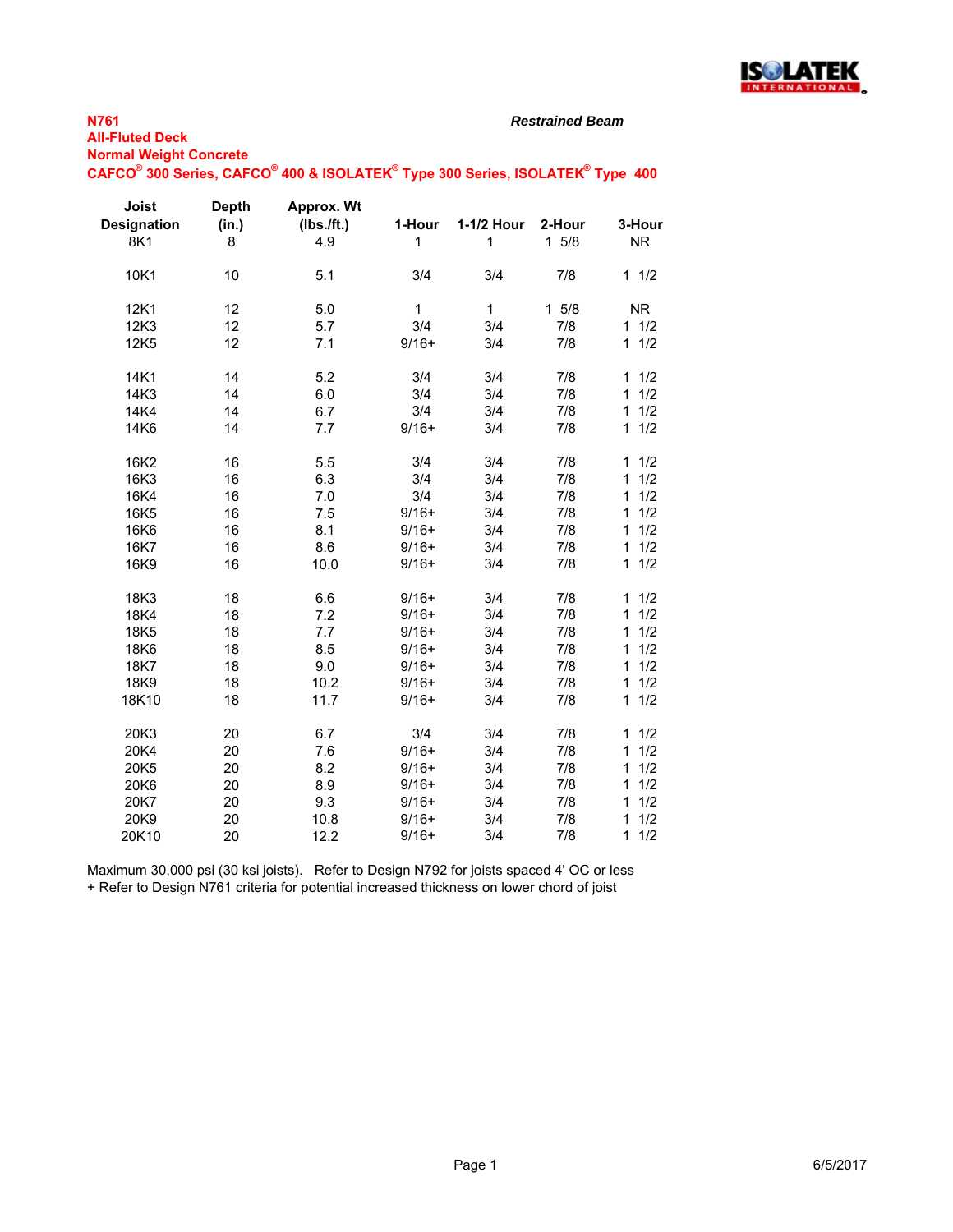

*Restrained Beam*

| <b>Normal Weight Concrete</b> |                                                                               |  |  |
|-------------------------------|-------------------------------------------------------------------------------|--|--|
|                               | CAFCO® 300 Series, CAFCO® 400 & ISOLATEK® Type 300 Series, ISOLATEK® Type 400 |  |  |

| Joist              | <b>Depth</b> | Approx. Wt |         |            |        |                     |
|--------------------|--------------|------------|---------|------------|--------|---------------------|
| <b>Designation</b> | (in.)        | (Ibs./ft.) | 1-Hour  | 1-1/2 Hour | 2-Hour | 3-Hour              |
| 22K4               | 22           | 8.0        | $9/16+$ | 3/4        | 7/8    | 11/2                |
| 22K5               | 22           | 8.8        | $9/16+$ | 3/4        | 7/8    | 1/2<br>$\mathbf{1}$ |
| 22K6               | 22           | 9.2        | $9/16+$ | 3/4        | 7/8    | $\mathbf{1}$<br>1/2 |
| 22K7               | 22           | 9.7        | $9/16+$ | 3/4        | 7/8    | 1/2<br>$\mathbf{1}$ |
| 22K9               | 22           | 11.9       | $9/16+$ | 3/4        | 7/8    | 1/2<br>$\mathbf{1}$ |
| 22K10              | 22           | 12.6       | $9/16+$ | 3/4        | 7/8    | 1/2<br>$\mathbf{1}$ |
| 22K11              | 22           | 13.8       | $9/16+$ | 3/4        | 7/8    | 1/2<br>1            |
| 24K4               | 24           | 8.4        | $9/16+$ | 3/4        | 7/8    | 1/2<br>1            |
| 24K5               | 24           | 9.3        | $9/16+$ | 3/4        | 7/8    | 1/2<br>1            |
| 24K6               | 24           | 9.7        | $9/16+$ | 3/4        | 7/8    | 1/2<br>1            |
| 24K7               | 24           | 10.1       | $9/16+$ | 3/4        | 7/8    | 1/2<br>$\mathbf{1}$ |
| 24K8               | 24           | 11.5       | $9/16+$ | 3/4        | 7/8    | 1/2<br>$\mathbf{1}$ |
| 24K9               | 24           | 12.0       | $9/16+$ | 3/4        | 7/8    | 1/2<br>1            |
| 24K10              | 24           | 13.1       | $9/16+$ | 3/4        | 7/8    | 1/2<br>1            |
| 24K12              | 24           | 16.0       | $9/16+$ | 3/4        | 7/8    | 1/2<br>$\mathbf{1}$ |
|                    |              |            |         |            |        |                     |
| 26K5               | 26           | 9.8        | $9/16+$ | 3/4        | 7/8    | 1/2<br>$\mathbf{1}$ |
| 26K6               | 26           | 10.6       | $9/16+$ | 3/4        | 7/8    | 1/2<br>$\mathbf{1}$ |
| 26K7               | 26           | 10.9       | $9/16+$ | 3/4        | 7/8    | 1/2<br>1            |
| 26K8               | 26           | 12.1       | $9/16+$ | 3/4        | 7/8    | 1/2<br>$\mathbf{1}$ |
| 26K9               | 26           | 12.2       | $9/16+$ | 3/4        | 7/8    | 1/2<br>$\mathbf{1}$ |
| 26K10              | 26           | 13.8       | $9/16+$ | 3/4        | 7/8    | $\mathbf{1}$<br>1/2 |
| 26K12              | 26           | 16.6       | $9/16+$ | 3/4        | 7/8    | 1/2<br>1            |
|                    |              |            |         |            |        |                     |
| 28K6               | 28           | 11.4       | $9/16+$ | 3/4        | 7/8    | 1/2<br>1            |
| 28K7               | 28           | 11.8       | $9/16+$ | 3/4        | 7/8    | 1/2<br>$\mathbf{1}$ |
| 28K8               | 28           | 12.7       | $9/16+$ | 3/4        | 7/8    | 1/2<br>1            |
| 28K9               | 28           | 13.0       | $9/16+$ | 3/4        | 7/8    | 1/2<br>$\mathbf{1}$ |
| 28K10              | 28           | 14.3       | $9/16+$ | 3/4        | 7/8    | 1/2<br>$\mathbf{1}$ |
| 28K12              | 28           | 17.1       | $9/16+$ | 3/4        | 7/8    | 1/2<br>1            |
| 30K7               | 30           | 12.3       | $9/16+$ | 3/4        | 7/8    | 1/2<br>$\mathbf{1}$ |
| 30K8               | 30           | 13.2       | $9/16+$ | 3/4        | 7/8    | $\mathbf{1}$<br>1/2 |
| 30K9               | 30           | 13.4       | $9/16+$ | 3/4        | 7/8    | 1/2<br>1            |
| 30K10              | 30           | 15.0       | $9/16+$ | 3/4        | 7/8    | 1/2<br>$\mathbf{1}$ |
| 30K11              | 30           | 16.4       | $9/16+$ | 3/4        | 7/8    | 1/2<br>$\mathbf{1}$ |
| 30K12              | 30           | 17.6       | $9/16+$ | 3/4        | 7/8    | 1/2<br>$\mathbf 1$  |
|                    |              |            |         |            |        |                     |
| 18LH02             | 18           | 10         | $9/16+$ | 3/4        | 7/8    | 1/2<br>$\mathbf{1}$ |
| 18LH03             | 18           | 11         | $9/16+$ | 3/4        | 7/8    | 1/2<br>1            |
| 18LH04             | 18           | 12         | $9/16+$ | 3/4        | 7/8    | 1<br>1/2            |

Maximum 30,000 psi (30 ksi joists). Refer to Design N792 for joists spaced 4' OC or less + Refer to Design N761 criteria for potential increased thickness on lower chord of joist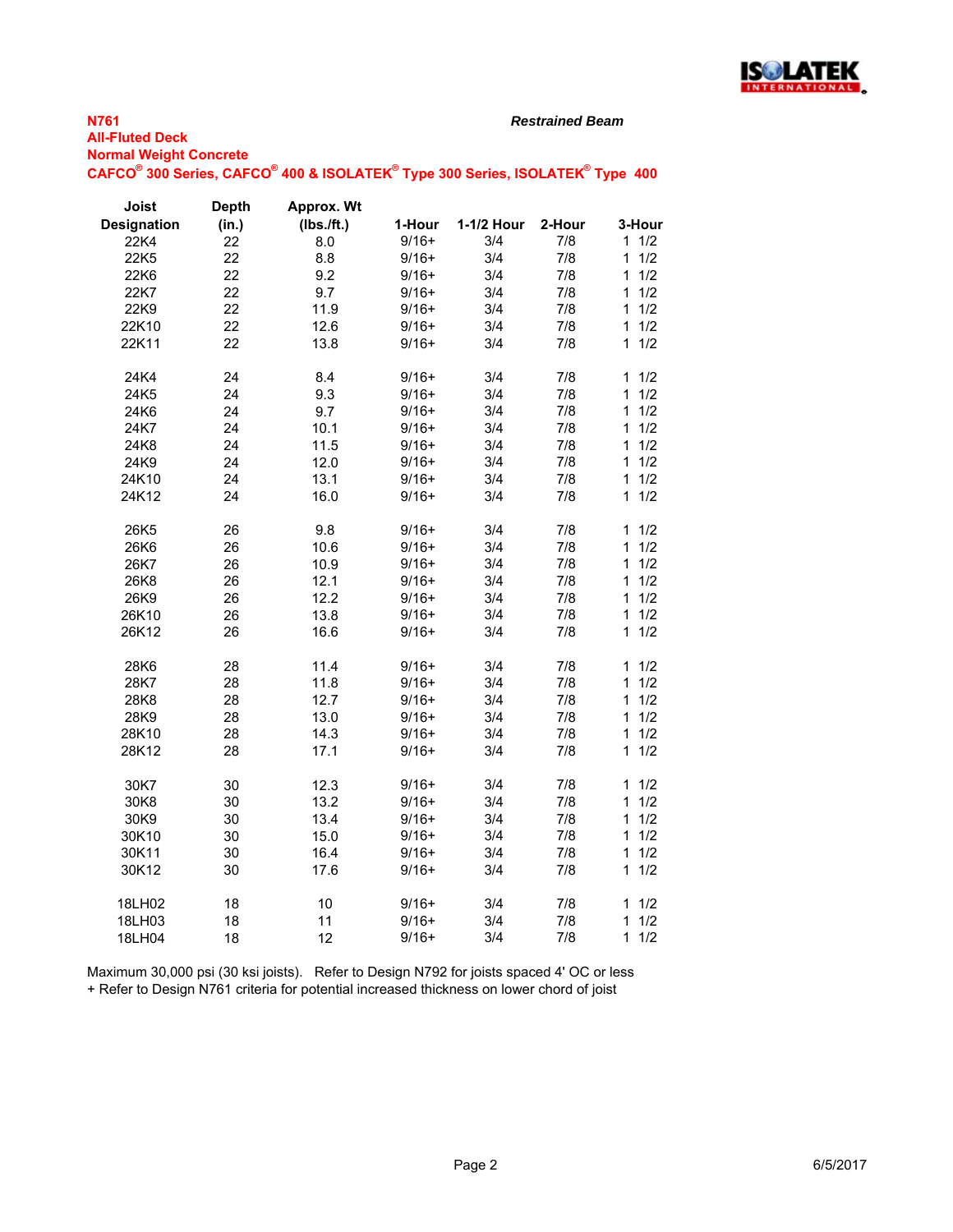

*Restrained Beam*

**Normal Weight Concrete**

 $\mathsf{CAFCO}^\circ$  300 Series,  $\mathsf{CAFCO}^\circ$  400 & ISOLATEK $^\circ$  Type 300 Series, ISOLATEK $^\circ$  Type 400

| Joist              | <b>Depth</b> | Approx. Wt |         |            |        |                     |
|--------------------|--------------|------------|---------|------------|--------|---------------------|
| <b>Designation</b> | (in.)        | (Ibs./ft.) | 1-Hour  | 1-1/2 Hour | 2-Hour | 3-Hour              |
| 18LH05             | 18           | 15         | $9/16+$ | 3/4        | 7/8    | 1/2<br>1            |
| 18LH06             | 18           | 15         | $9/16+$ | 3/4        | 7/8    | 1/2<br>1            |
| 18LH07             | 18           | 17         | $9/16+$ | 3/4        | 7/8    | 1/2<br>1            |
| 18LH08             | 18           | 19         | $9/16+$ | 3/4        | 7/8    | 1<br>1/2            |
| 18LH09             | 18           | 21         | $9/16+$ | 3/4        | 7/8    | 1/2<br>1            |
| 20LH02             | 20           | 10         | $9/16+$ | 3/4        | 7/8    | 1/2<br>1            |
| 20LH03             | 20           | 11         | $9/16+$ | 3/4        | 7/8    | 1<br>1/2            |
| 20LH04             | 20           | 12         | $9/16+$ | 3/4        | 7/8    | 1/2<br>$\mathbf{1}$ |
| 20LH05             | 20           | 14         | $9/16+$ | 3/4        | 7/8    | 1<br>1/2            |
| 20LH06             | 20           | 15         | $9/16+$ | 3/4        | 7/8    | 1/2<br>1            |
| 20LH07             | 20           | 17         | $9/16+$ | 3/4        | 7/8    | 1<br>1/2            |
| 20LH08             | 20           | 19         | $9/16+$ | 3/4        | 7/8    | 1/2<br>$\mathbf{1}$ |
| 20LH09             | 20           | 21         | $9/16+$ | 3/4        | 7/8    | 1<br>1/2            |
| 20LH10             | 20           | 23         | $9/16+$ | 3/4        | 7/8    | 1/2<br>1            |
| 24LH03             | 24           | 11         | $9/16+$ | 3/4        | 7/8    | 1/2<br>1            |
| 24LH04             | 24           | 12         | $9/16+$ | 3/4        | 7/8    | 1/2<br>1            |
| 24LH05             | 24           | 13         | $9/16+$ | 3/4        | 7/8    | 1/2<br>1            |
| 24LH06             | 24           | 16         | $9/16+$ | 3/4        | 7/8    | 1/2<br>$\mathbf{1}$ |
| 24LH07             | 24           | 17         | $9/16+$ | 3/4        | 7/8    | 1/2<br>1            |
| 24LH08             | 24           | 18         | $9/16+$ | 3/4        | 7/8    | $\mathbf{1}$<br>1/2 |
| 24LH09             | 24           | 21         | $9/16+$ | 3/4        | 7/8    | 1/2<br>$\mathbf{1}$ |
| 24LH10             | 24           | 23         | $9/16+$ | 3/4        | 7/8    | 1<br>1/2            |
| 24LH11             | 24           | 25         | $9/16+$ | 3/4        | 7/8    | 1/2<br>1            |
| 28LH05             | 28           | 13         | $9/16+$ | 3/4        | 7/8    | 1/2<br>$\mathbf{1}$ |
| 28LH06             | 28           | 16         | $9/16+$ | 3/4        | 7/8    | 1<br>1/2            |
| 28LH07             | 28           | 17         | $9/16+$ | 3/4        | 7/8    | 1<br>1/2            |
| 28LH08             | 28           | 18         | $9/16+$ | 3/4        | 7/8    | $\mathbf{1}$<br>1/2 |
| 28LH09             | 28           | 21         | $9/16+$ | 3/4        | 7/8    | 1<br>1/2            |
| 28LH10             | 28           | 23         | $9/16+$ | 3/4        | 7/8    | 1/2<br>1            |
| 28LH11             | 28           | 25         | $9/16+$ | 3/4        | 7/8    | 1/2<br>1            |
| 28LH12             | 28           | 27         | $9/16+$ | 3/4        | 7/8    | 1<br>1/2            |
| 28LH13             | 28           | 30         | $9/16+$ | 3/4        | 7/8    | 1/2<br>1            |
| 32LH06             | 32           | 14         | $9/16+$ | 3/4        | 7/8    | $\mathbf{1}$<br>1/2 |
| 32LH07             | 32           | 16         | $9/16+$ | 3/4        | 7/8    | 1/2<br>1            |
| 32LH08             | 32           | 17         | $9/16+$ | 3/4        | 7/8    | 1<br>1/2            |
| 32LH09             | 32           | 21         | $9/16+$ | 3/4        | 7/8    | 1/2<br>1            |
| 32LH10             | 32           | 21         | $9/16+$ | 3/4        | 7/8    | 1/2<br>1            |
| 32LH11             | 32           | 24         | $9/16+$ | 3/4        | 7/8    | 1<br>1/2            |

Maximum 30,000 psi (30 ksi joists). Refer to Design N792 for joists spaced 4' OC or less + Refer to Design N761 criteria for potential increased thickness on lower chord of joist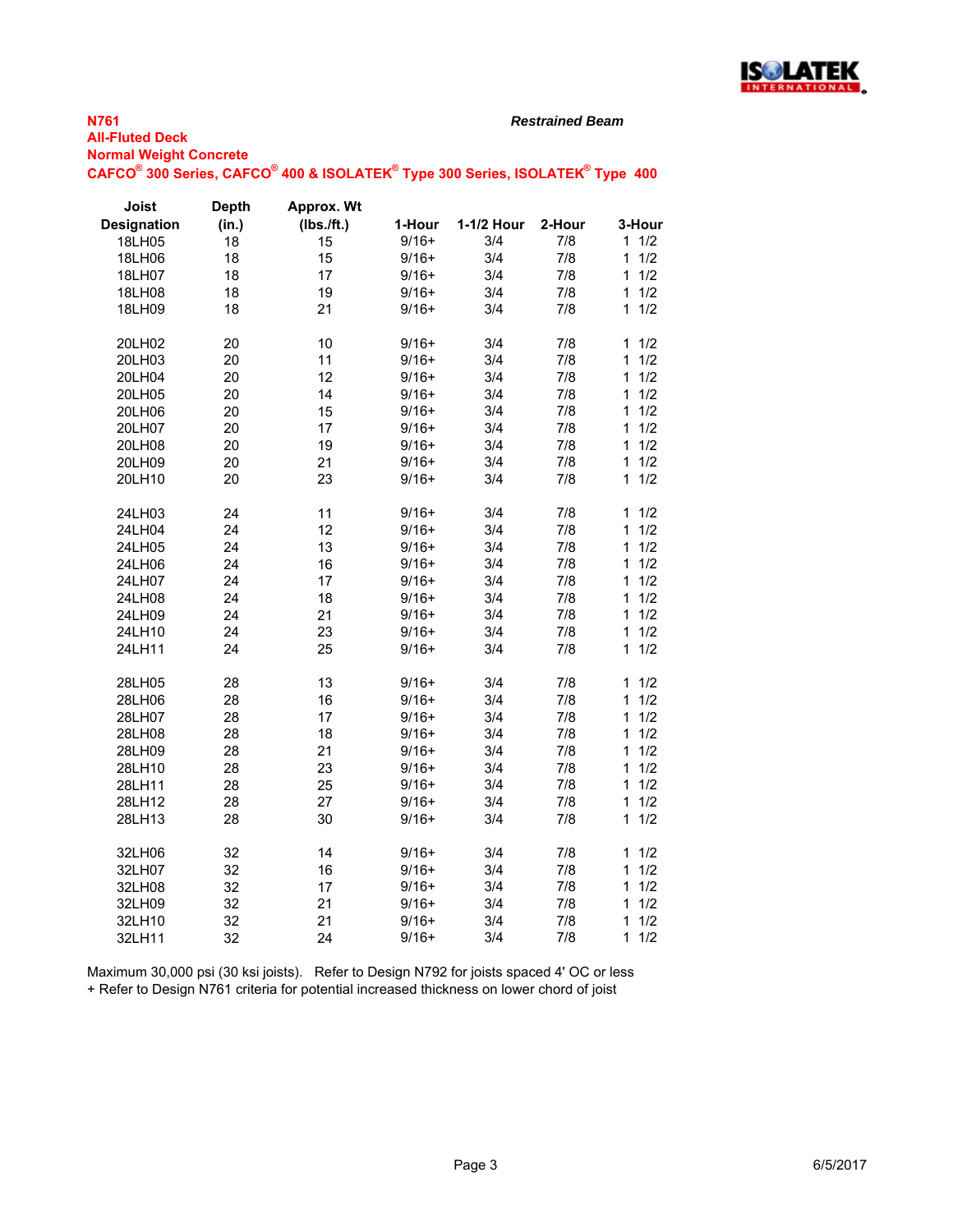

*Restrained Beam*

**Normal Weight Concrete**  $\mathsf{CAFCO}^\circ$  300 Series,  $\mathsf{CAFCO}^\circ$  400 & ISOLATEK $^\circ$  Type 300 Series, ISOLATEK $^\circ$  Type 400

| <b>Joist</b>       | <b>Depth</b> | <b>Approx. Wt</b> |         |            |        |          |
|--------------------|--------------|-------------------|---------|------------|--------|----------|
| <b>Designation</b> | (in.)        | (Ibs./ft.)        | 1-Hour  | 1-1/2 Hour | 2-Hour | 3-Hour   |
| 32LH12             | 32           | 27                | $9/16+$ | 3/4        | 7/8    | 11/2     |
| 32LH13             | 32           | 30                | $9/16+$ | 3/4        | 7/8    | 1<br>1/2 |
| 32LH14             | 32           | 33                | $9/16+$ | 3/4        | 7/8    | 1/2<br>1 |
| 32LH15             | 32           | 35                | $9/16+$ | 3/4        | 7/8    | 1<br>1/2 |
|                    |              |                   |         |            |        |          |
| 36LH07             | 36           | 16                | $9/16+$ | 3/4        | 7/8    | 1<br>1/2 |
| 36LH08             | 36           | 18                | $9/16+$ | 3/4        | 7/8    | 1/2<br>1 |
| 36LH09             | 36           | 21                | $9/16+$ | 3/4        | 7/8    | 1<br>1/2 |
| 36LH10             | 36           | 21                | $9/16+$ | 3/4        | 7/8    | 1<br>1/2 |
| 36LH11             | 36           | 23                | $9/16+$ | 3/4        | 7/8    | 1<br>1/2 |
| 36LH12             | 36           | 25                | $9/16+$ | 3/4        | 7/8    | 1/2<br>1 |
| 36LH13             | 36           | 30                | $9/16+$ | 3/4        | 7/8    | 1<br>1/2 |
| 36LH14             | 36           | 36                | $9/16+$ | 3/4        | 7/8    | 1<br>1/2 |
| 36LH15             | 36           | 36                | $9/16+$ | 3/4        | 7/8    | 1/2<br>1 |
|                    |              |                   |         |            |        |          |
|                    |              |                   | $9/16+$ | 3/4        | 7/8    | 1<br>1/2 |
| 40LH08             | 40           | 16                | $9/16+$ | 3/4        |        |          |
| 40LH09             | 40           | 21                |         |            | 7/8    | 1<br>1/2 |
| 40LH10             | 40           | 21                | 9/16+   | 3/4        | 7/8    | 1<br>1/2 |
| 40LH11             | 40           | 22                | $9/16+$ | 3/4        | 7/8    | 1/2<br>1 |
| 40LH12             | 40           | 25                | $9/16+$ | 3/4        | 7/8    | 1<br>1/2 |
| 40LH13             | 40           | 30                | $9/16+$ | 3/4        | 7/8    | 1<br>1/2 |
| 40LH14             | 40           | 35                | $9/16+$ | 3/4        | 7/8    | 1/2<br>1 |
| 40LH15             | 40           | 36                | $9/16+$ | 3/4        | 7/8    | 1/2<br>1 |
| 40LH16             | 40           | 42                | $9/16+$ | 3/4        | 7/8    | 1/2<br>1 |
|                    |              |                   |         |            |        |          |
| 44LH09             | 44           | 19                | $9/16+$ | 3/4        | 7/8    | 1/2<br>1 |
| 44LH10             | 44           | 21                | $9/16+$ | 3/4        | 7/8    | 1<br>1/2 |
| 44LH11             | 44           | 22                | $9/16+$ | 3/4        | 7/8    | 1<br>1/2 |
| 44LH12             | 44           | 25                | $9/16+$ | 3/4        | 7/8    | 1<br>1/2 |
| 44LH13             | 44           | 30                | $9/16+$ | 3/4        | 7/8    | 1/2<br>1 |
| 44LH14             | 44           | 31                | $9/16+$ | 3/4        | 7/8    | 1/2<br>1 |
| 44LH15             | 44           | 36                | $9/16+$ | 3/4        | 7/8    | 1/2<br>1 |
| 44LH16             | 44           | 42                | $9/16+$ | 3/4        | 7/8    | 1<br>1/2 |
| 44LH17             | 44           | 47                | $9/16+$ | 3/4        | 7/8    | 1<br>1/2 |
|                    |              |                   |         |            |        |          |
| 48LH10             | 48           | 21                | $9/16+$ | 3/4        | 7/8    | 1<br>1/2 |
| 48LH11             | 48           | 22                | $9/16+$ | 3/4        | 7/8    | 1<br>1/2 |
| 48LH12             | 48           | 25                | $9/16+$ | 3/4        | 7/8    | 1/2<br>1 |
| 48LH13             | 48           | 29                | $9/16+$ | 3/4        | 7/8    | 1/2<br>1 |
| 48LH14             | 48           | 32                | $9/16+$ | 3/4        | 7/8    | 1<br>1/2 |
| 48LH15             | 48           | 36                | $9/16+$ | 3/4        | 7/8    | 1/2<br>1 |
| 48LH16             | 48           | 42                | $9/16+$ | 3/4        | 7/8    | 1<br>1/2 |
| 48LH17             | 48           | 47                | $9/16+$ | 3/4        | 7/8    | 1<br>1/2 |
|                    |              |                   |         |            |        |          |
| 52DLH10            | 52           | 25                | $9/16+$ | 3/4        | 7/8    | 1<br>1/2 |
| 52DLH11            | 52           | 26                | $9/16+$ | 3/4        | 7/8    | 1/2<br>1 |
|                    |              |                   |         |            |        |          |

Maximum 30,000 psi (30 ksi joists). Refer to Design N792 for joists spaced 4' OC or less

+ Refer to Design N761 criteria for potential increased thickness on lower chord of joist